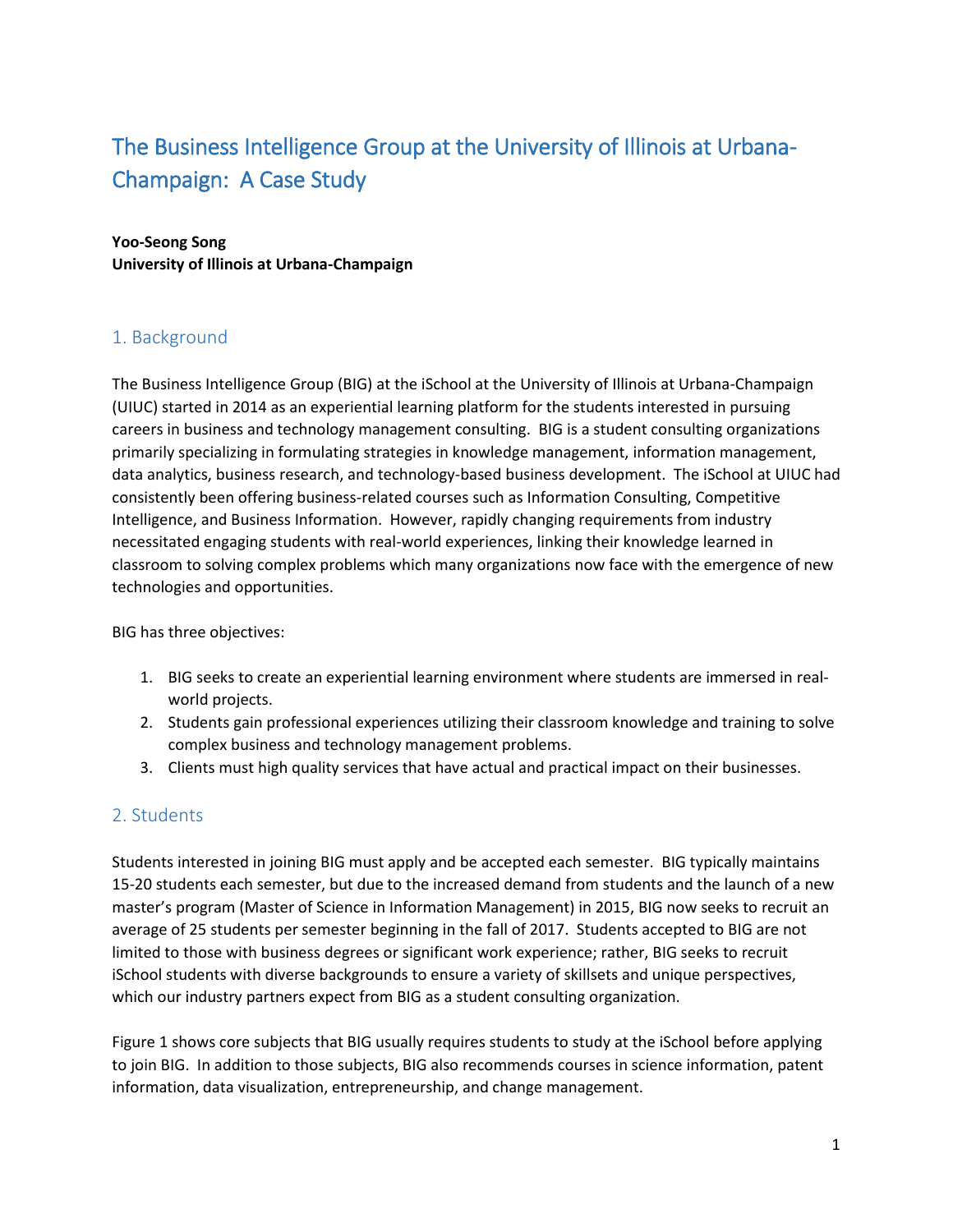



#### 3. Clients

The faculty advisor of BIG is responsible for sourcing clients for projects. The faculty advisor uses his personal network of professionals as well as formal requests for corporate partnership. Since 2014, over 20 projects have been completed for 16 clients. Clients are typically medium or large-size corporations with annual revenues greater than \$250 million; however, BIG is also increasingly working with technology start-up companies as well as individual entrepreneurs. BIG's past clients in the private sector include Fortune 500 companies, professional consulting firms, and manufacturing companies.

In addition, BIG seeks to build relationships with non-profit organizations. Each semester, BIG has at least one community service engagement. Local community organizations usually have limited resources to launch new community services initiatives. BIG's student consultants make significant contributions to those community organizations by providing consulting services in information management, business research, service model creation, and data analysis. BIG was also once engaged with a university in East Asia and conducted in-depth research and provided recommendations in establishing its own data analytics program. Table 1 shows the number of projects for BIG since 2014 and its clients' primary industries.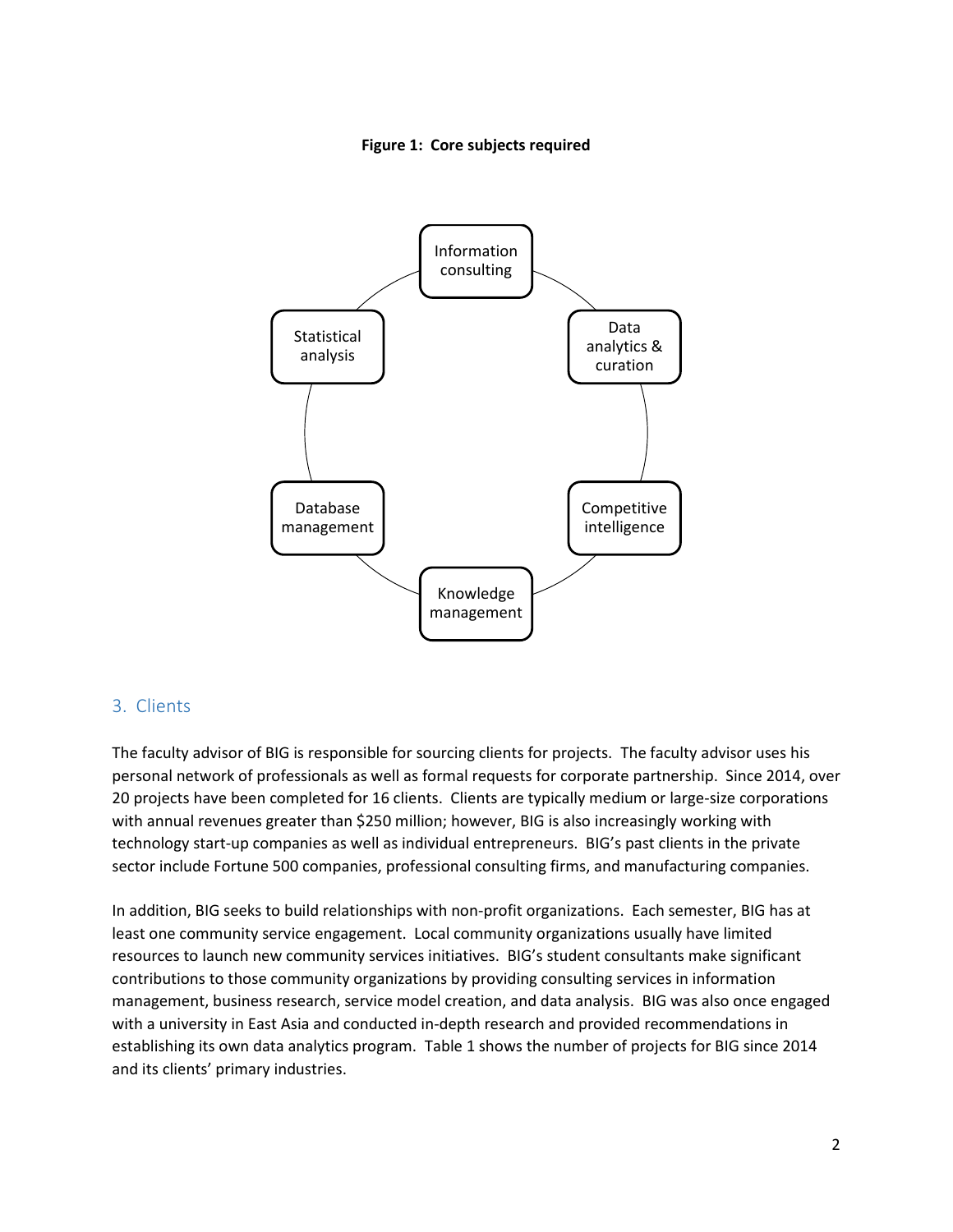| Table 1: Projects from clients in diverse |                           |  |
|-------------------------------------------|---------------------------|--|
| industries                                |                           |  |
| <b>Industry</b>                           | <b>Number of projects</b> |  |
| Consulting services                       | 3                         |  |
| <b>Financial services</b>                 | 7                         |  |
| Manufacturing                             |                           |  |
| Education                                 | 2                         |  |
| Non profits                               | 2                         |  |
| Total                                     | 21                        |  |

Interestingly, about a half of the clients are international. International clients bring additional challenges to BIG consultants. Among many factors, BIG consultants must learn to work with clients in different time zones, language barriers, and cultural issues. Such challenges are greatly appreciated by student consultants, since they can truly experience the real-world situations.

#### 4. Project types

As shown in Table 2, the types of projects for BIG vary each semester. BIG's service profile includes knowledge management, business research, data analysis, strategy, business model development, and technology-based business development. In order to differentiate itself from other business consulting organizations on campus, BIG carefully designs the scope of each project not to overlap with traditional business consulting engagements. BIG often has to negotiate with clients in initial project phase, so that the main objective of the project is in line with the iSchool's educational goals and areas of expertise.

| Table 2: Project types |                           |
|------------------------|---------------------------|
| Type                   | <b>Number of projects</b> |
| Strategy               |                           |
| Knowledge management   |                           |
| Market research        |                           |
| <b>Business model</b>  | ੨                         |
| Total                  | 71                        |

As mentioned earlier, the focus of BIG's service is to translate information into knowledge and insights, so that its clients have better understanding of their current state and future opportunities. This principle guides the selection of projects and client relationship management. Recently, BIG began to work with technology start-up companies by recommending business strategy and business models. These start-up companies present special opportunities for BIG, as their businesses are based on data analytics, and student consultants have great opportunities to practice their knowledge and skills in the fields of data analytics. Student consultants work on many phases of data analytics – data collection, data curation, data analysis, and product or service development based on data.

Below are some of BIG's recent engagements<sup>1</sup>:

 $\overline{\phantom{a}}$ 

<sup>&</sup>lt;sup>1</sup> Since all projects are bound by the Non-Disclosure Agreement (NDA), client names cannot be disclosed.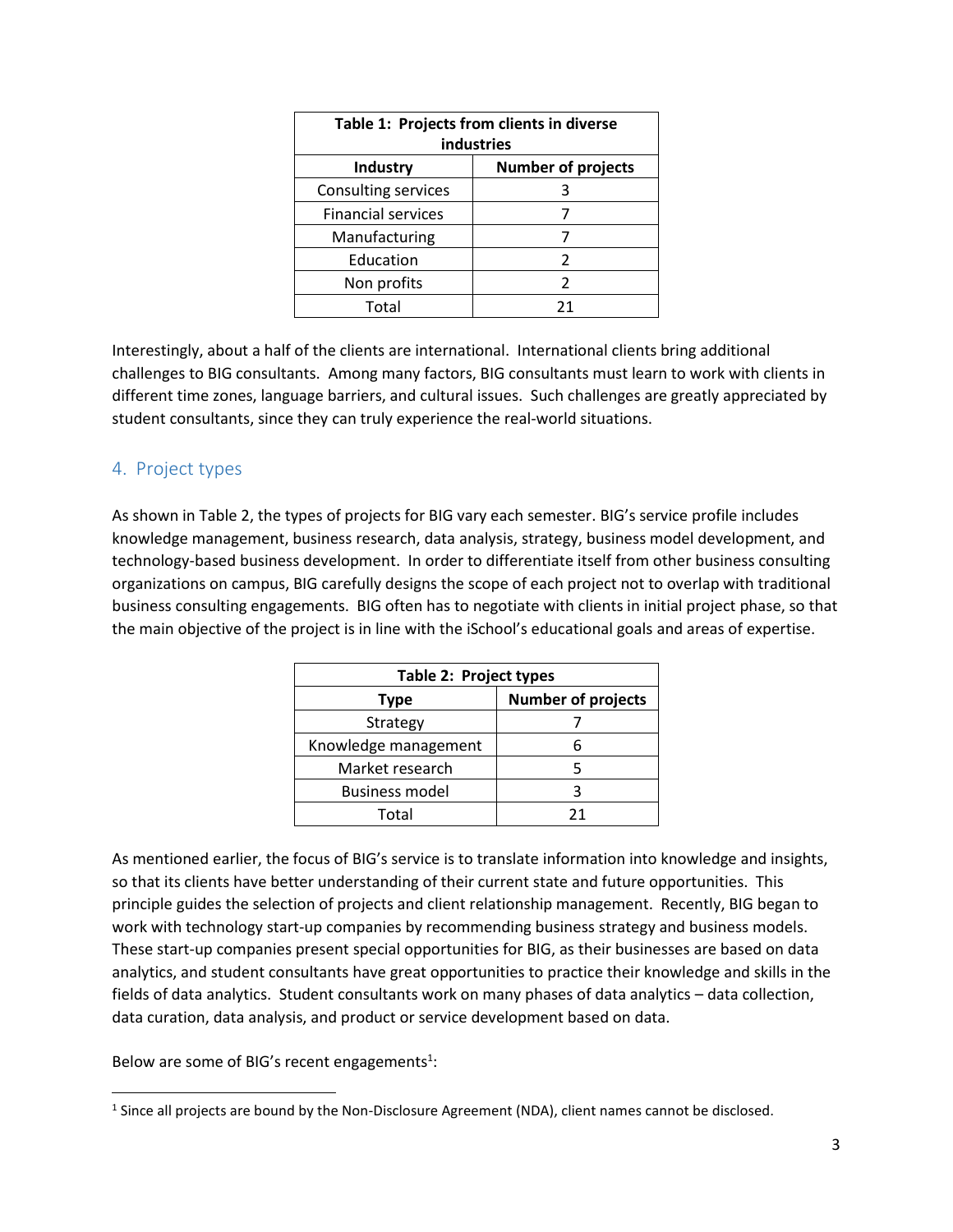- Building strategy hypotheses on the use of blockchain technology with data services for a heavy equipment manufacturing company
- Establishing an optimal knowledge management process for an international university consortium
- Benchmarking best data analytics programs in the United States and Europe
- Understanding the impact of data-driven transportation system on the insurance industry
- Assessing knowledge management options and tools for a small size consulting firm
- Developing a business model for a mobile healthcare service company with a focus on health data collection and analytics

### 5. Project process

Students selected for BIG typically have taken the Information Consulting class at the iSchool, which provides fundamental trainings in consulting. The Information Consulting class covers such topics as project scoping development, client relationship management, problem-solving, research and analysis, and presentation. The faculty advisor also selects students with specific skills required for certain projects.

Each team has four to six student consultants, depending on the scope of the project. The Project Manager (PM) is the leader of the team, and the PM must have previous project management experience. The PM may request the faculty advisor to appoint a Senior Consultant to assist the PM. The PM acts as the liaison among the faculty advisor, client, and the team. The PM, therefore, must possess excellent communications skills as well as team management skills. Becoming a PM is highly competitive. Student consultants apply for this role after one or two engagements, and the faculty advisor makes the selection in consultation with current PMs.

Figure 2 shows BIG's typical project process. As shown in the figure, the process resembles that of professional services firms for their engagements. As an experiential learning opportunity, BIG creates an environment where student consultants and clients interact with each other in a professional manner. During the project scoping stage, the client agrees with this process and pledges participation in weekly or bi-weekly meetings during the engagement.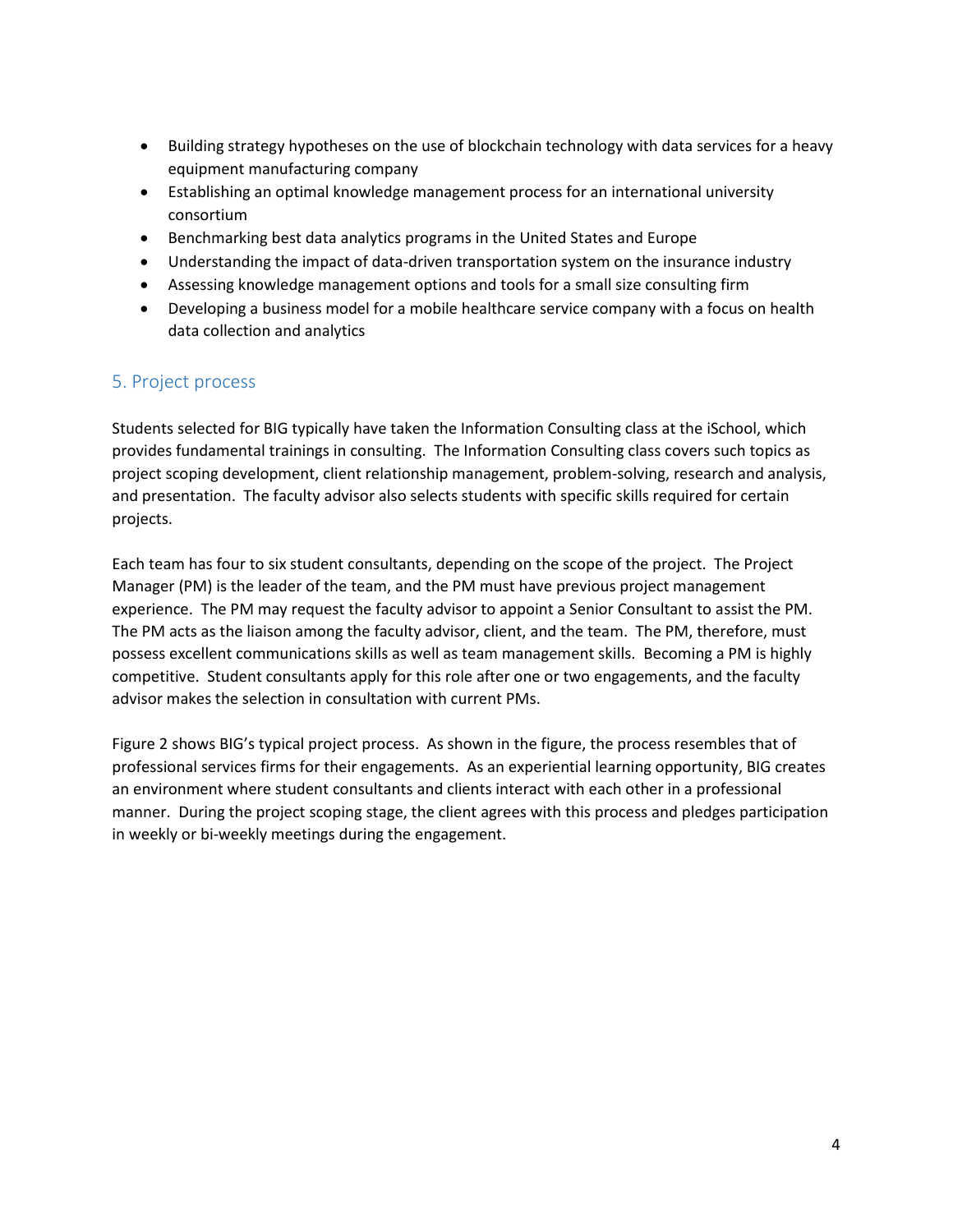Figure 2: Typical project process



At the kick-off meeting, the PM introduces all team members and the client. Depending on their availability, some clients visit the campus to join this meeting or join them online. The PM also shares the team policy and expectations, as well as the project timeline. All team members are advised on evaluation criteria, weekly assignments, team participation, and individual roles and responsibilities. The team then meets with the client on a weekly basis, mostly via online conferencing tools, to update the project progress and ensure that the progress is in line with the client's expectation. The mid-point presentation takes place at the half point of the engagement, and the project team presents their findings thus far and future activities. This is a major milestone for the engagement, as many changes are made at this point. The final presentation usually takes place either at the client's site or at the campus. Some clients request additional deliverables such as white papers and summaries of research findings, and these items are also submitted at the final presentation.

## 6. Partnership

Perhaps one of the most unique aspects of BIG compared to other student consulting organizations on campus and at other universities is its partnership with similar programs at universities in Asia. BIG has maintained a very close relationship with universities in East Asia, Europe, and the United States. This partnership strengthens the quality of BIG's services in several ways:

- Sourcing clients: BIG has engaged in both domestic and international consulting projects in collaboration with partner universities, as partner universities are responsible for sourcing clients in their regions.
- Education: BIG and its partners can complement one another with skills and knowledge especially in the areas of emerging technologies and international business.